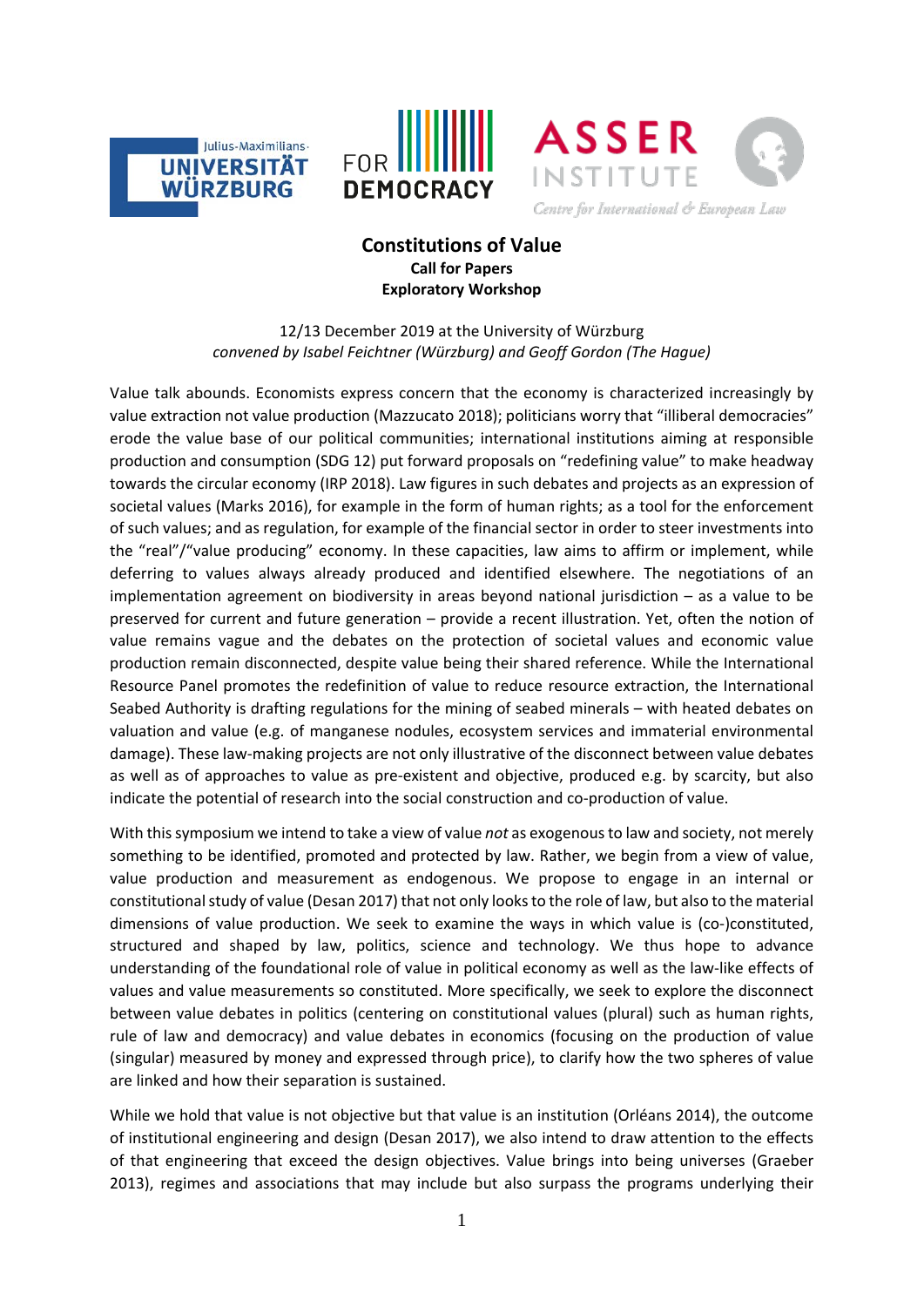inception. An inquiry into the internal design of value(s) and value production as well as its (unintended) effects appears key for understanding formations of inequality and modes of economic exploitation (Alessandrini 2016; Soederberg 2014), but also for identifying the potential for transformations of political economy through institutional engagement and change (Unger 2004; Kennedy 2013). The study of value is a necessary complement to and complexification of endeavors seeking to democratize the economy.

Central to the inquiry is an analysis of the legal construction of money and finance (Desan 2017; Pistor 2019; Hockett and Omarova 2017); how it brings into being a unit of account and a measure of value and is determinative of which economic activities have access to capital, credit and legal enforcement. Yet, no less important for an understanding of how value is measured and produced and how it shapes society will be examinations of other institutions, infrastructures and networks of value production, including, for example, the corporation, insurance arrangements, land, labour, artworks, etc.

While in this workshop we hope to illuminate the constitutive role of law in societal formations (Teubner 2010) with their respective modes of value production, we aim at transdisciplinarity and particularly encourage research into the interplay of politics, law and technologies in co-producing imaginaries (Jasanoff 2015), into the ways in which digitalization, accounting and modelling practices participate in value production (Mackenzie, Muniesa and Siu 2007; Omarova 2019). Thus, we invite examinations from different theoretical perspectives -- including but not limited to Marxist value critique, societal constitutionalism, the anthropology of value, and science and technology studies - on the institutions of value and value production; their legal and technological co-constitution; as well as the metaphors, materialities, networks and ideological dimensions that stabilize notions of value.

Given the exploratory nature of the workshop, we encourage application of such perspectives to case studies. These may include studies on the constitutional design of (existing and utopian) money; the valuation of financial assets, natural resources and (environmental/immaterial) damages; value production through and valuation of the corporation; the role of insurance in value production and protection; rights (of nature) vis-à-vis price as the form value may/should take; international initiatives to contain resource extraction and promote the circular economy, and the concepts of value that inform them. Such case studies may serve to test and nuance the assumptions laid out above and clarify the analytical purchase of a focus on value for the study of law and political economy -- in particular one that is guided by the normative aims of equality and democratization.

We are issuing here a **Call for Papers** and invite lawyers from practice and academia as well as scholars from other disciplines to send an abstract of 500 words. Abstracts should concisely formulate the questions addressed and indicate method and materials employed in the proposed research. The deadline for the abstracts is **12 July 2019**. Draft papers – Think Pieces of 5000-7000 words -- will be expected by **10 November 2010**. Please send abstracts, accompanied by a recent CV in pdf format, to p-oerecht@jura.uni-wuerzburg.de

## *References*

Alessandrini, Donatella, *Value Making in International Economic Law and Regulation. Alternative Possibilities*, 2016.

Desan, Christine, The Constitutional Approach to Money: Monetary Design and the Production of the Modern World, in: Nina Bandelj, Frederick F. Wherry and Vivian A. Zelizer, *Money Talks. Explainig How Money Really Works*, 2017, 109.